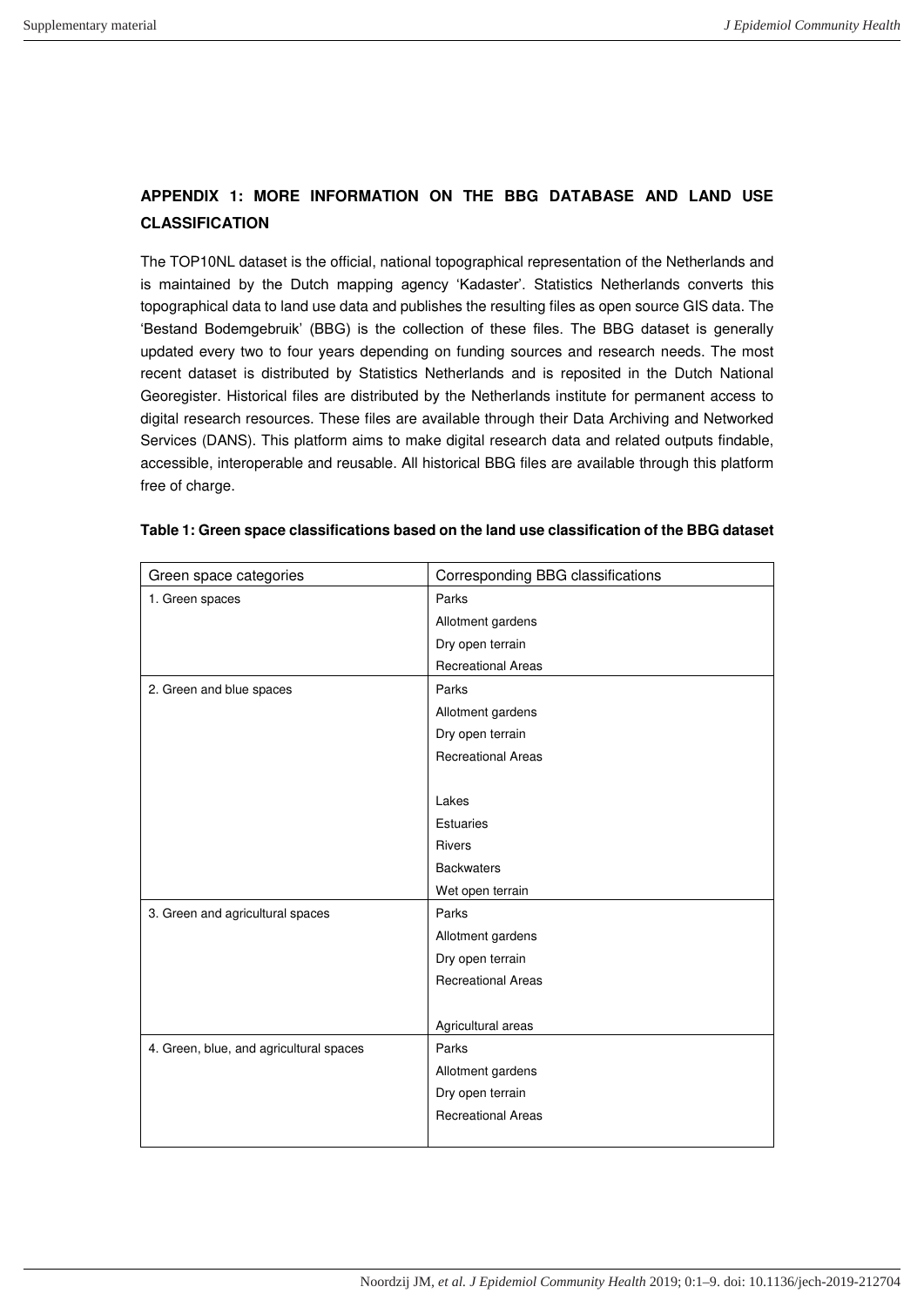| Lakes              |
|--------------------|
| Estuaries          |
| Rivers             |
| <b>Backwaters</b>  |
| Wet open terrain   |
|                    |
| Agricultural areas |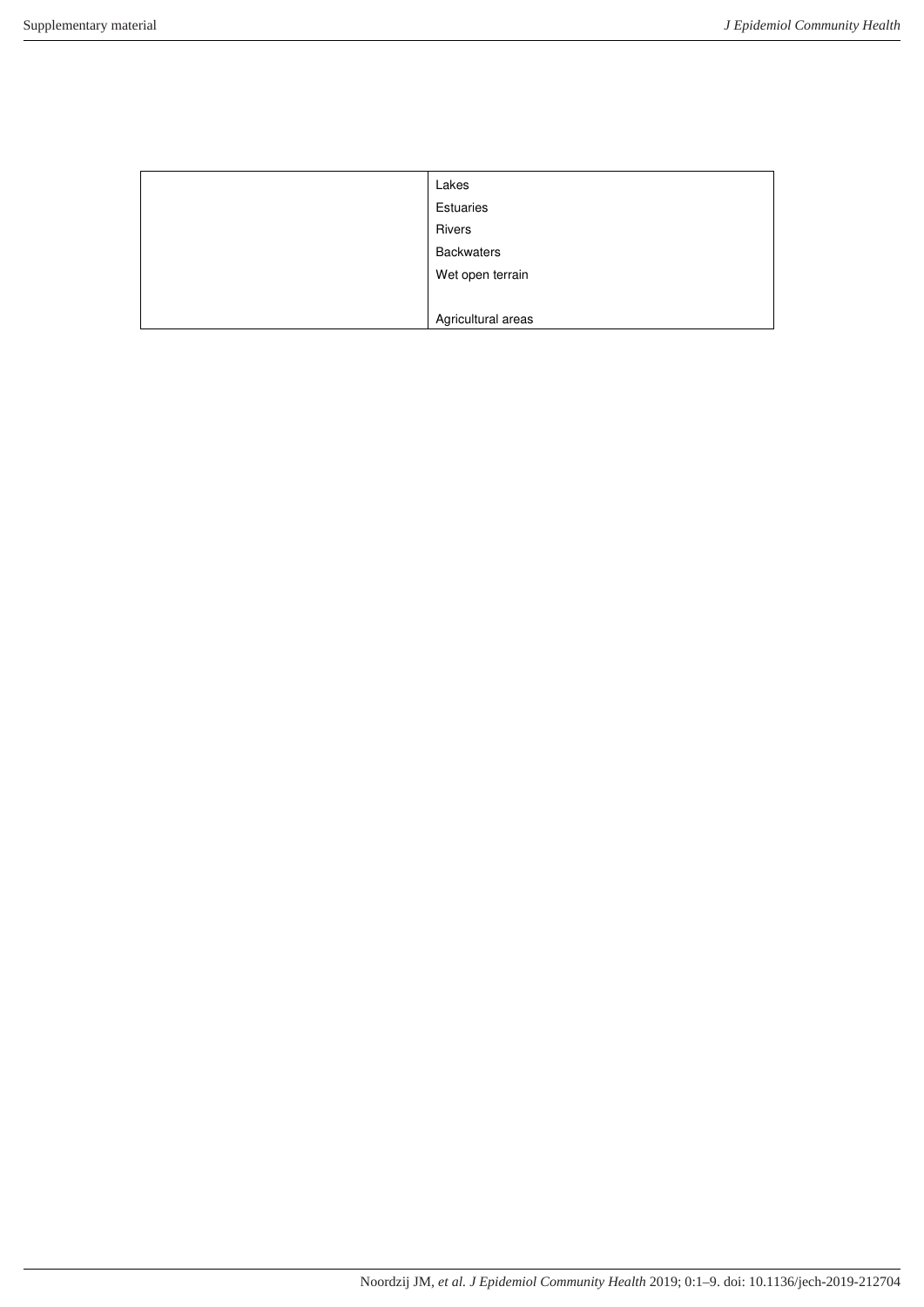| Main Group                     | Category        | Lower Bounds<br>(hectares) | Description                                       |  |  |
|--------------------------------|-----------------|----------------------------|---------------------------------------------------|--|--|
| 1. Traffic areas               |                 |                            |                                                   |  |  |
|                                | 10              | None                       | Railway areas                                     |  |  |
|                                | $\overline{11}$ | None                       | Road traffic areas                                |  |  |
|                                | 12              | 1                          | Airports                                          |  |  |
| 2. Built environment           |                 |                            |                                                   |  |  |
|                                | 20              | 1                          | Residential areas                                 |  |  |
|                                | 21              | $\mathbf{1}$               | Retail areas                                      |  |  |
|                                | $\overline{22}$ | 1                          | Public facility areas                             |  |  |
|                                | 23              | 1                          | Social-cultural facility areas                    |  |  |
|                                | 24              | $\mathbf{1}$               | <b>Business areas</b>                             |  |  |
| 3. Semi-built areas            |                 |                            |                                                   |  |  |
|                                | 30              | 1                          | Dumping grounds                                   |  |  |
|                                | $\overline{31}$ | 0.1                        | Junkyards                                         |  |  |
|                                | $\overline{32}$ | 0.1                        | Cemeteries                                        |  |  |
|                                | 33              | 0.5                        | Quarries                                          |  |  |
|                                | 34              | 1                          | <b>Building sites</b>                             |  |  |
|                                | $\overline{35}$ | 1                          | Other                                             |  |  |
| 4. Recreational areas          |                 |                            |                                                   |  |  |
|                                | 40              | 1                          | Parks                                             |  |  |
|                                | $\overline{41}$ | 0.5                        | Sports areas                                      |  |  |
|                                | 42              | 0.1                        | Allotment gardens                                 |  |  |
|                                | 43              | 1                          | Recreational areas                                |  |  |
|                                | 44              | 1                          | Extended stay recreational areas                  |  |  |
| 5. Agricultural areas          |                 |                            |                                                   |  |  |
|                                | 50              | 1                          | Greenhouses                                       |  |  |
|                                | $\overline{51}$ | $\overline{1}$             | General agricultural areas                        |  |  |
| 6. Forests and natural terrain |                 |                            |                                                   |  |  |
|                                | 60              | 1                          | Forests                                           |  |  |
|                                | 61              | $\mathbf{1}$               | Open terrain (dry)                                |  |  |
|                                | 62              | $\overline{1}$             | Open terrein (mixed)                              |  |  |
| 7. Backwaters                  |                 |                            |                                                   |  |  |
|                                | 70              | $\blacksquare$             | Lakes: IJsselmeer and Markermeer                  |  |  |
|                                | 71              |                            | Closed estuaries                                  |  |  |
|                                | 72              |                            | Rivers: Rhine and Maas                            |  |  |
|                                | 73              |                            | Border lakes                                      |  |  |
|                                | 74              | 1                          | Water reservoirs                                  |  |  |
|                                | $\overline{75}$ | 1                          | Recreational backwaters                           |  |  |
|                                | 76              | $\mathbf{1}$               | Water used for mineral extraction                 |  |  |
|                                | $\overline{77}$ | $\mathbf{1}$               | Sludge fields                                     |  |  |
|                                | 78              | $\mathbf{1}$               | Other backwaters                                  |  |  |
| 8. Open waters                 |                 |                            |                                                   |  |  |
|                                | 80              |                            | Specific open waters: Waddenzee, Eems,<br>Dollard |  |  |
|                                | 81              | $\blacksquare$             | Specific open waters: Oosterschelde               |  |  |
|                                |                 |                            |                                                   |  |  |

## **Table 2: Complete land use classification of the BBG dataset as translated by the authors**